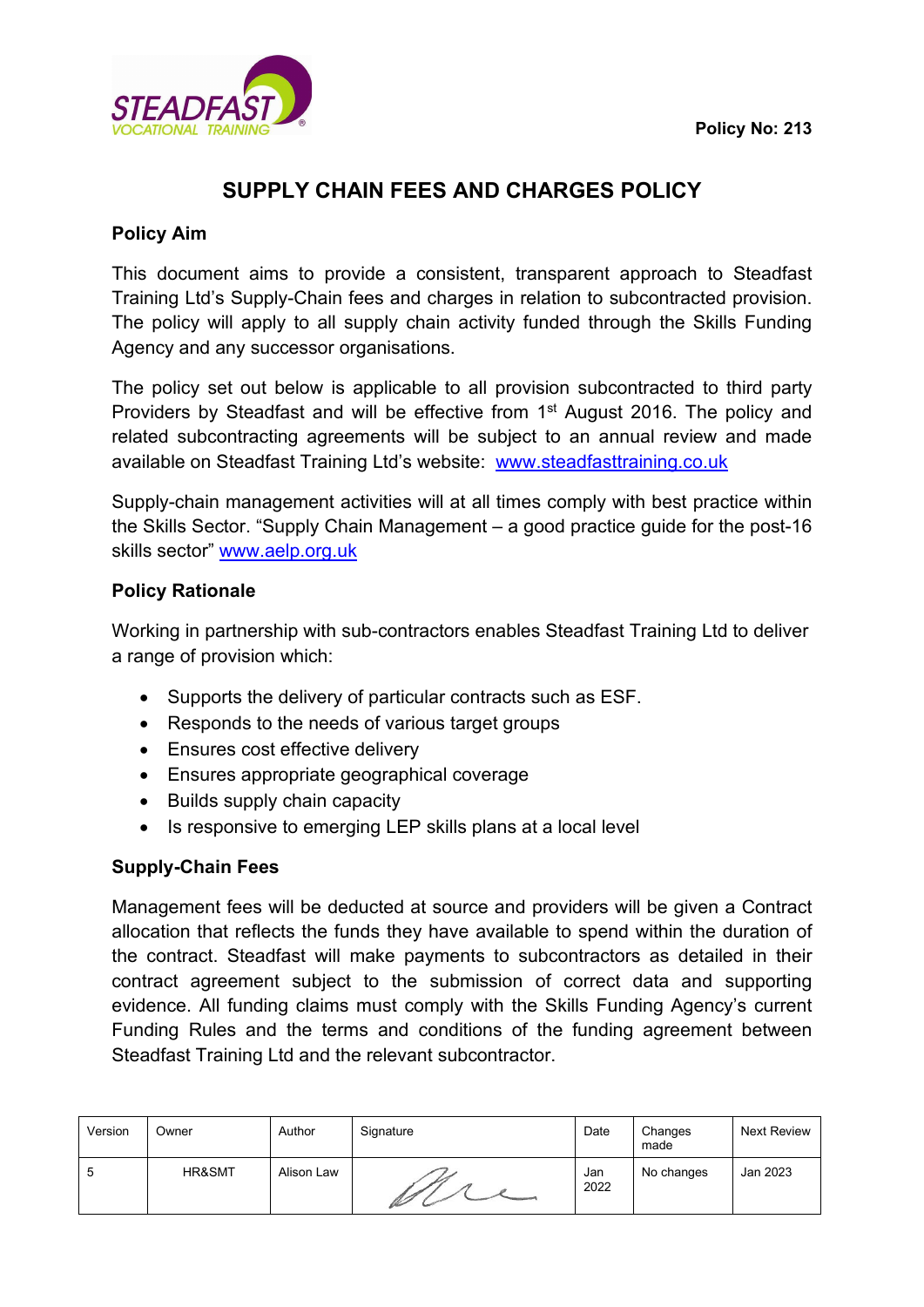

#### **Policy No: 213**

The Supply-Chain fee range charged by Steadfast Training Ltd is between 15% and 25%. The fee is deducted from the SFA rate based on the applicable funding income received. The rate will be negotiated with individual partners and will depend on a range of factors and circumstances.

The applicable fee charged from the range given above will be determined according to the specific circumstances and requirements of the particular subcontract, and will cover costs incurred in the management and administration of our subcontracts. These costs include, as applicable:

- Administration
- Quality Assurance
- MIS functions re submission of funding claims
- Due Diligence support, guidance and checking
- Preparation for contract review
- Monitoring and review meetings
- Claims and data input, evidence and data queries
- Contract clarification
- Evidence and data retention
- Audit processes
- Promotion, marketing, website maintenance
- Bid writing and proposal development

The percentage fee charged also reflects the need to ensure that specific contract requirements are achieved, with lower percentage charges being considered where there are particular circumstances such as:

- The need to ensure full geographical coverage of the contract area.
- Broadening and strengthening partnerships within local areas such as working with VCS or niche providers

### **Quality Improvement and Assurance**

Continuous improvement is a key focus for Steadfast Training Ltd, both with direct and subcontracted provision. A range of processes are in place to monitor quality and support ongoing improvement:

| Version | Owner  | Author     | Signature | Date        | Changes<br>made | <b>Next Review</b> |
|---------|--------|------------|-----------|-------------|-----------------|--------------------|
| 5       | HR&SMT | Alison Law |           | Jan<br>2022 | No changes      | Jan 2023           |